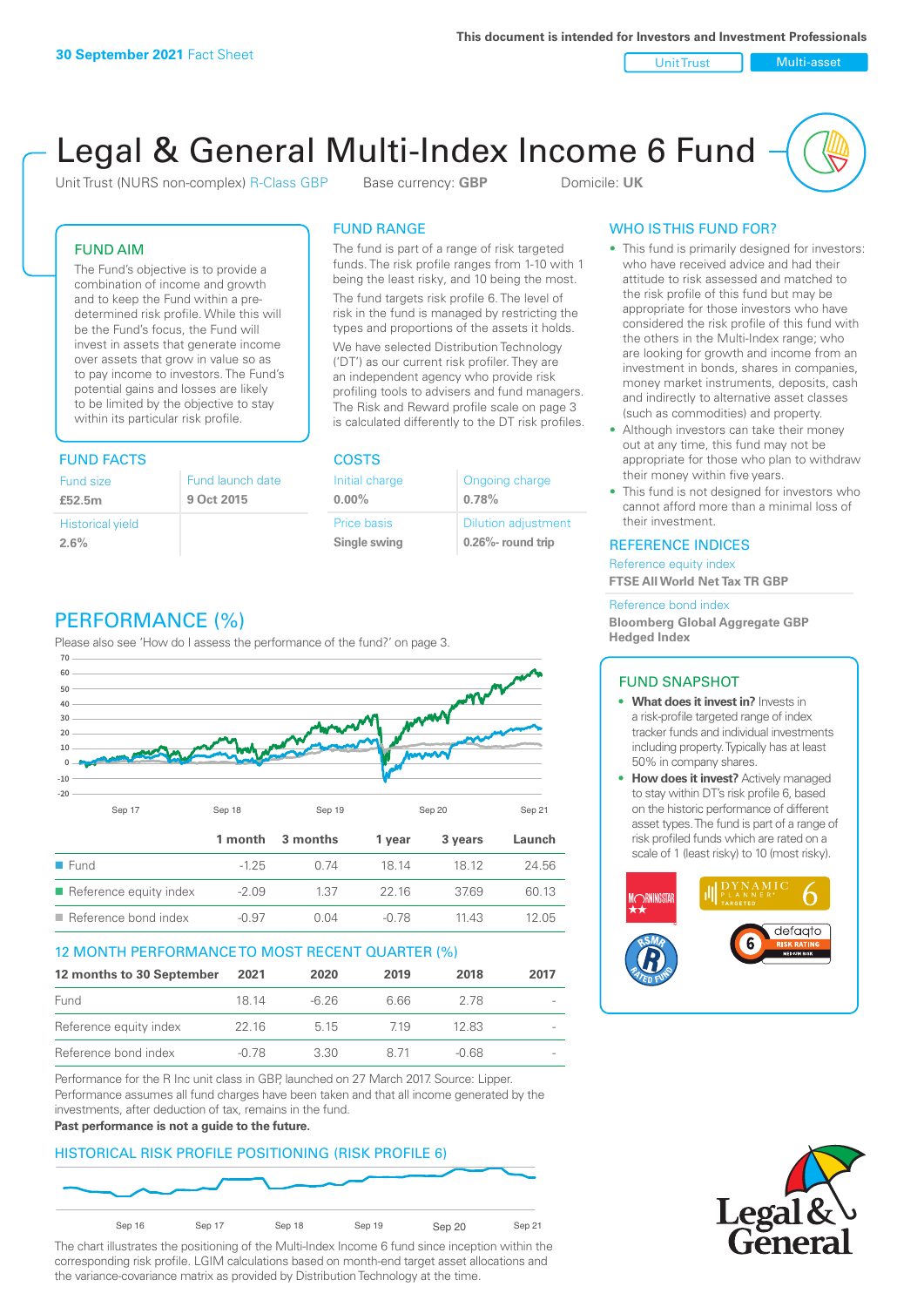### Legal & General Multi-Index Income 6 Fund

Unit Trust (NURS non-complex) R-Class GBP

### PORTFOLIO BREAKDOWN

All data source LGIM unless otherwise stated. Totals may not sum due to rounding.





### FUND MANAGERS

The fund managers have responsibility for managing the multi-index fund range. They are part of the Multi-Asset Funds (MAF) team in LGIM. This team focuses on designing and managing multi-asset funds that are tailored to match the specific objectives of various client types. The team sits within a wider Asset Allocation team which combines both depth of experience with a broad range of expertise from different fields, including fund management, investment consulting and risk management roles.

## TOP 10 HOLDINGS (%)

| L&G Quality Equity Dividends ESG Exclusions UK ETF               | 20.0 |
|------------------------------------------------------------------|------|
| L&G Quality Equity Dividends ESG Exclusions Europe ex UK ETF     | 8.0  |
| L&G Quality Equity Dividends ESG Exclusions Emerging Markets ETF | 7.5  |
| L&G US Index Trust                                               | 7.5  |
| L&G UK Index Trust                                               | 7.0  |
| L&G Quality Equity Dividends ESG Exclusions Asia ex Japan ETF    | 7.0  |
| L&G Emerging Markets Government Bond (US\$) Index Fund           | 6.5  |
| L&G Emerging Markets Government Bond (Local Currency) Index Fund | 6.5  |
| L&G High Income Trust                                            | 5.0  |
| Global REITs Index Trust                                         | 4.0  |